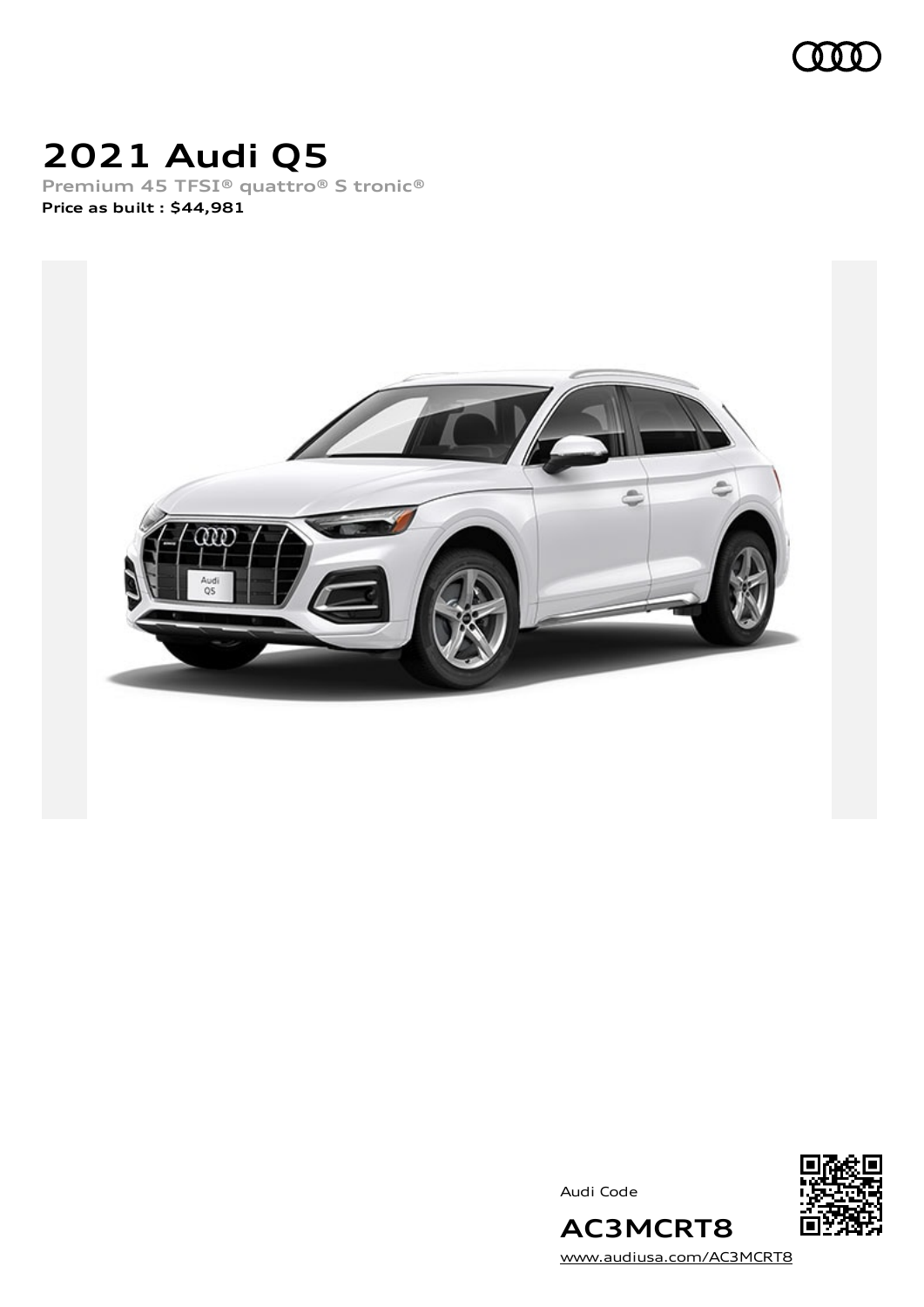# **Summary**

**Audi 2021 Audi Q5** Premium 45 TFSI® quattro® S tronic®

**Price as buil[t](#page-9-0)** \$44,981

#### **Exterior colour**

Ibis White

#### **Interior colour**

| Seats     | Black with Rock Gray stitching |
|-----------|--------------------------------|
| Dashboard | Black                          |
| Carpet    | Black                          |
| Headliner | Gray                           |

#### **Technical Specifications**

| Engine type                  | 2.0-liter four-cylinder                              |
|------------------------------|------------------------------------------------------|
| stroke                       | Displacement/Bore and $1,984/82.5 \times 92.8$ cc/mm |
| Max. output                  | 261 HP                                               |
| Torque                       | 273 lb-ft@rpm                                        |
| Top track speed              | 130 mph $1$                                          |
| Acceleration (0 - 60<br>mph) | 5.7 seconds                                          |
| Recommended fuel             | Premium                                              |



#### **Further Information**

| Warranty        |              |
|-----------------|--------------|
|                 | No           |
| Mileage         | 10,600 miles |
| Type of vehicle | Used car     |
|                 |              |

#### **Audi Code** AC3MCRT8

**Your configuration on www.audiusa.com** [www.audiusa.com/AC3MCRT8](https://www.audiusa.com/AC3MCRT8)

**Commission number** 4M2004710P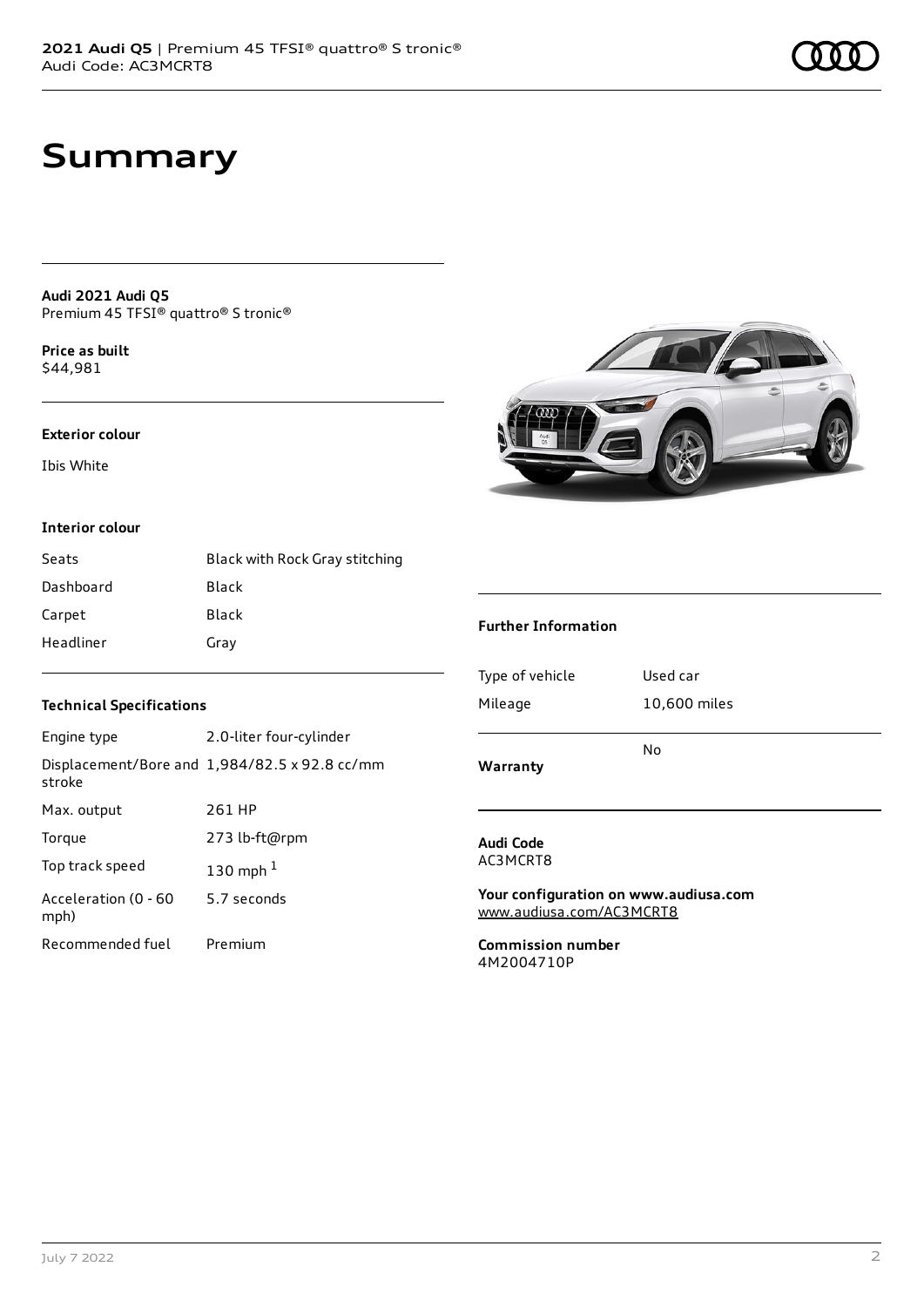# **Standard features**

#### **Exterior**

| 3S1             | Aluminum roof rails                                   |
|-----------------|-------------------------------------------------------|
| 5]1             | Tailgate roof spoiler                                 |
| 8IT             | Full LED headlights with DRL signature                |
| HX <sub>2</sub> | 235/60 R18 all-season tires                           |
| 8VM             | LED taillights with dynamic turn signal               |
| VJ1             | Full paint finish                                     |
| 4KC             | Heat-insulating side and rear windows                 |
| 47B             | Aluminum trim around exterior windows                 |
| 41 V            | 18" 5-arm-star design wheels with all-season<br>tires |
| 1D8             | Trailer hitch provision                               |
| 6XD             | Power-adjustable, heated exterior side<br>mirrors     |
| 1S1             | Tool kit and floor jack                               |
| 1 B A           | Standard suspension                                   |

#### **Interior**

| QE1        | Storage package                                                                            |
|------------|--------------------------------------------------------------------------------------------|
| 4M3        | Four beverage holders                                                                      |
| 7M1        | Aluminum front door sill inlays                                                            |
| 6N)        | Light cloth headliner                                                                      |
| <b>9AO</b> | Three-zone automatic climate control<br>system                                             |
| 4L7        | Auto-dimming interior rear view mirror with<br>digital compass and Integrated Toll Module® |
| QQ1        | LED interior lighting package                                                              |
| 1XW        | Three-spoke multifunction steering wheel<br>with shift paddles                             |
| 6E3        | Front center armrest                                                                       |

#### July 7 2022 3

| Interior |                                                                                     |
|----------|-------------------------------------------------------------------------------------|
| 7F9      | Leather-wrapped gear selector                                                       |
| 4F7      | Power tailgate                                                                      |
| 5XF      | Driver and front-passenger extendable sun<br>visors with illuminated vanity mirrors |
| 3NS      | Sliding, split folding 40/20/40 rear<br>seatbacks with adjustable recline           |
| N1P      | Leather seat covers                                                                 |
| 4A3      | <b>Heated front seats</b>                                                           |
| 5MP      | Brown Walnut Wood inlays                                                            |
|          |                                                                                     |

#### **Infotainment and Driver Assistance**

| 6K9 | Audi pre sense® city                                                                           |
|-----|------------------------------------------------------------------------------------------------|
| 2H1 | Audi drive select                                                                              |
| IU1 | Audi smartphone interface                                                                      |
| IW3 | Audi connect <sup>®</sup> CARE assistance and security<br>services (limited time subscription) |
| 7X2 | Parking system plus                                                                            |
| 7W3 | Audi pre sense® basic and rear                                                                 |
| KA2 | Rear view camera                                                                               |
| 8G1 | High beam assist                                                                               |
| 9VD | Audi sound system                                                                              |
| 9S7 | 7.0" color driver information system                                                           |
| 7Y1 | Audi side assist                                                                               |
| 613 | Audi active lane assist                                                                        |
| 9ZX | Preparation for mobile phone (Bluetooth®)<br>with streaming audio                              |

### **(1/2)**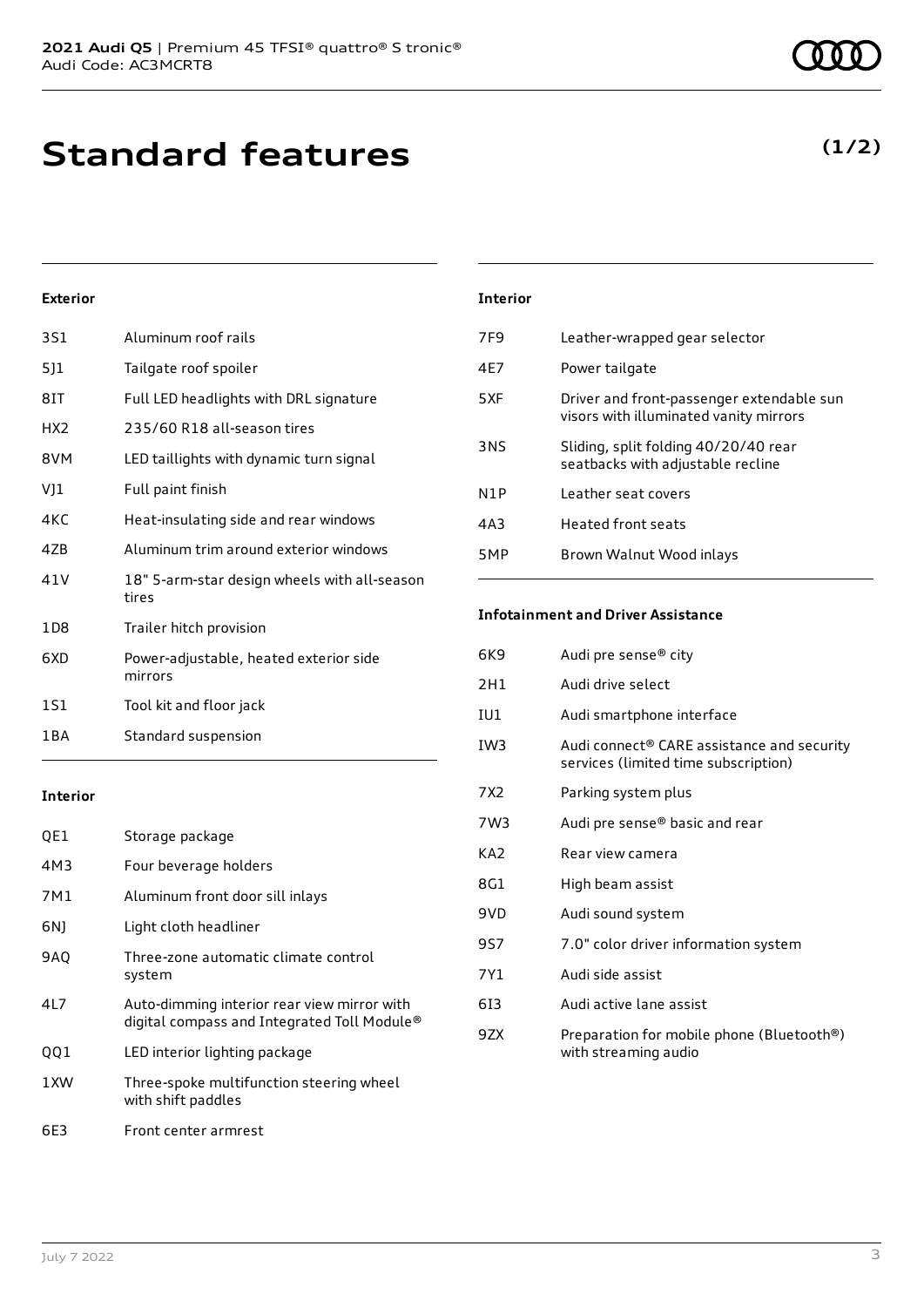# **Standard features**

#### **Safety and Security**

| 4UB             | Driver and front passenger airbags                              |
|-----------------|-----------------------------------------------------------------|
| UH1             | Electromechanical parking brake                                 |
| 8T2             | Cruise control system                                           |
| VC <sub>2</sub> | Garage door opener (Homelink®)                                  |
| 4H <sub>5</sub> | Electronic rear child door locks                                |
| QZ7             | Speed-sensitive electromechanical power<br>steering system      |
| 7K6             | Tire-pressure monitoring system                                 |
| 4X3             | Advanced Airbag Protection System                               |
| 418             | Remote keyless entry with push-button start                     |
| 3B7             | Lower Anchors and Tethers for Children<br>(LATCH) in rear seats |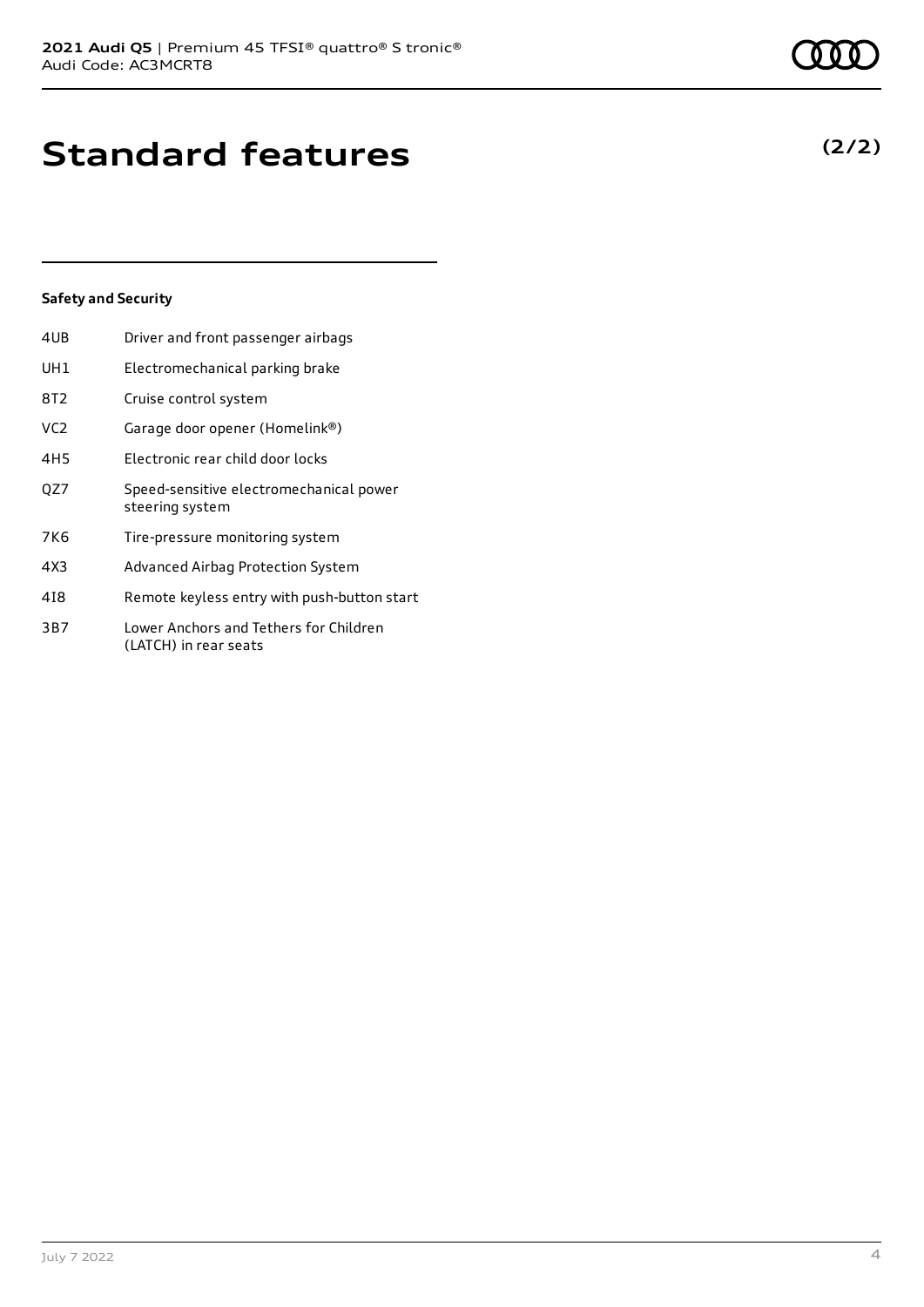# **Dealer remarks**

Ibis White exterior and Black interior, Premium trim. CARFAX 1-Owner, GREAT MILES 10,600! EPA 28 MPG Hwy/23 MPG City! Heated Leather Seats, Power Liftgate, Rear Air, Alloy Wheels, Turbo, All Wheel Drive. AND MORE!

#### KEY FEATURES INCLUDE

Leather Seats, Power Liftgate, Rear Air. Audi Premium with Ibis White exterior and Black interior features a 4 Cylinder Engine with 261 HP at 5000 RPM\*. Rear Spoiler, MP3 Player, All Wheel Drive, Onboard Communications System, Aluminum Wheels, Remote Trunk Release, Keyless Entry.

#### WHO WE ARE

We put an emphasis on providing exceptional customer service. We listen to you about your automobile needs, and provide you with options for buying or leasing a new or pre-owned vehicle. Our teams of professionals are never pushy and are here to help you make smart, informed decisions to best suit your driving needs, lifestyle and economic circumstances. Every DCH team member is committed to providing you with sales and service experiences that exceed your expectations.

Horsepower calculations based on trim engine configuration. Fuel economy calculations based on original manufacturer data for trim engine configuration. Please confirm the accuracy of the included equipment by calling us prior to purchase.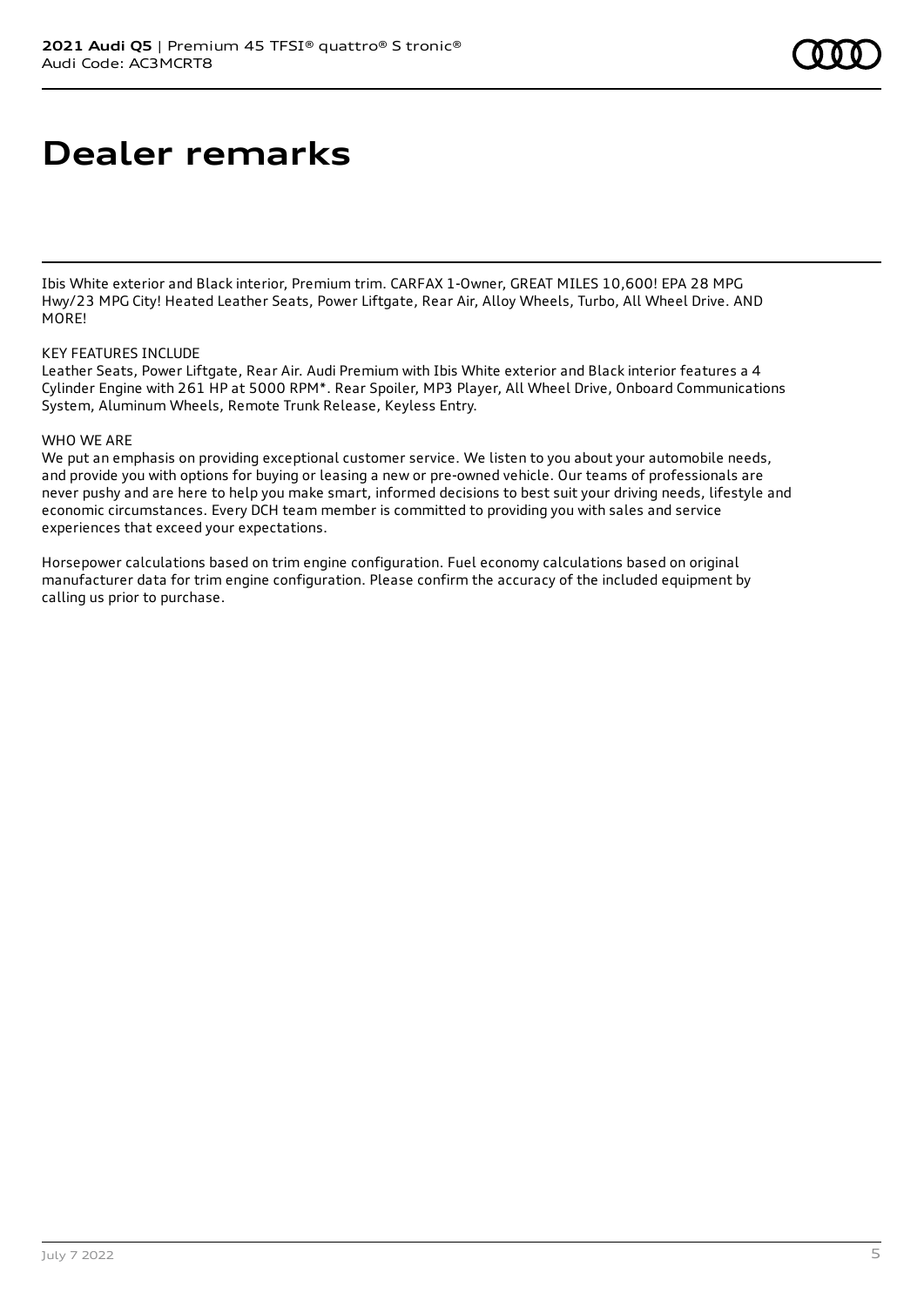# **Technical Specifications**

**(1/2)**

| <b>Engineering   Performance</b>            |                                                                       | <b>Steering</b>                            |                                                                                |
|---------------------------------------------|-----------------------------------------------------------------------|--------------------------------------------|--------------------------------------------------------------------------------|
| Engine type                                 | 2.0-liter four-cylinder                                               | Steering type                              | Electromechanical progressive                                                  |
| Power Level                                 | 45                                                                    |                                            | steering system                                                                |
| Max. output                                 | 261 HP                                                                | Turning diameter, curb- 38.7 ft<br>to-curb |                                                                                |
| Displacement                                | 2.0 l                                                                 | Steering ratio                             | 15.9:1                                                                         |
| Towing capacity                             | 4,400 lb                                                              |                                            |                                                                                |
| Torque                                      | 273 lb-ft@rpm                                                         | Suspension                                 |                                                                                |
| Valvetrain                                  | 16-valve DOHC with Audi valvelift<br>system and variable valve timing | Front axle                                 | Five-link suspension - Audi comfort                                            |
| Acceleration (0 - 60                        | 5.7 seconds                                                           |                                            | suspension                                                                     |
| mph)                                        |                                                                       | Rear axle                                  | Five-link suspension - Audi comfort<br>suspension                              |
| Engine block                                | Cast-iron                                                             |                                            |                                                                                |
| Induction/fuel injection Turbocharged/TFSI® |                                                                       |                                            |                                                                                |
| Cylinder head                               | Aluminum-alloy                                                        | <b>Brakes</b>                              |                                                                                |
| stroke                                      | Displacement/Bore and 1,984/82.5 x 92.8 cc/mm                         | Front brakes                               | 13.3 (ventilated disc) in                                                      |
| Top track speed <sup>1</sup>                | 130 mph                                                               | Rear brakes                                | 13.0 (ventilated disc) in                                                      |
| <b>Electrical system</b>                    |                                                                       | <b>Body</b>                                |                                                                                |
| Hybrid engine                               | 12-volt Mild Hybrid Electric Vehicle<br>(MHEV) technology             | Material                                   | Lightweight technology-multi-<br>material construction (steel and<br>aluminum) |
| Transmission   Drivetrain                   |                                                                       | <b>Warranty   Maintenance</b>              |                                                                                |

| Drivetrain type | quattro <sup>®</sup> all-wheel drive with ultra <sup>®</sup><br>technology |
|-----------------|----------------------------------------------------------------------------|
| Transmission    | Seven-speed S tronic <sup>®</sup> dual-clutch<br>automatic transmission    |

| Warranty | 4-year/50,000-mile Audi New |
|----------|-----------------------------|
|          | Vehicle Limited Warranty    |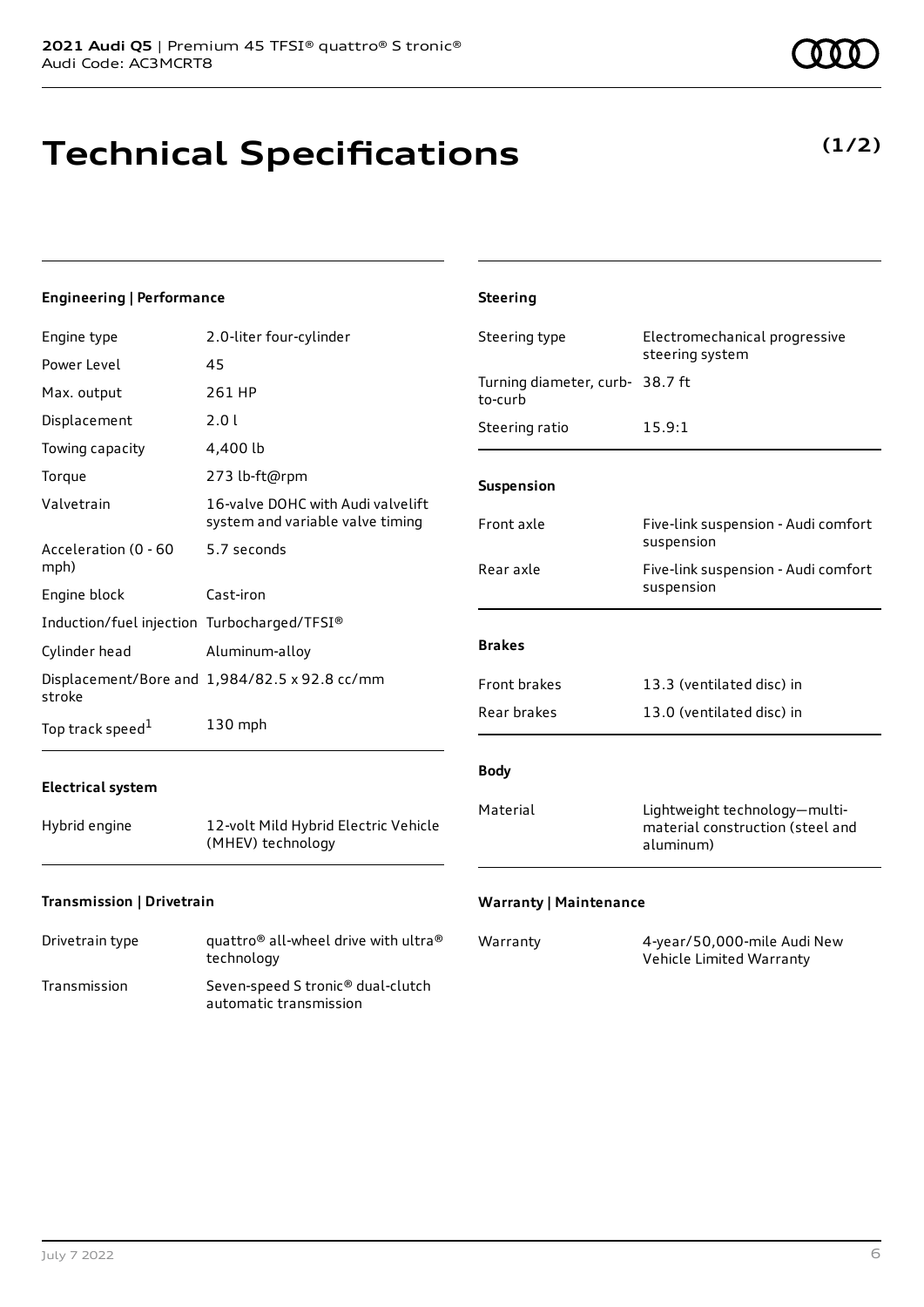# **Technical Specifications**

#### **Exterior Measurements**

| Height                           | 65.5 in  |
|----------------------------------|----------|
| Overall width without<br>mirrors | 74.5 in  |
| Length                           | 184.3 in |
| Wheelbase                        | 111.0 in |
| Overall width with<br>mirrors    | 84.2 in  |
| Track rear                       | 63.3 in  |
| <b>Track front</b>               | 63.6 in  |
| Curb weight                      | 4.079 lb |

#### **Interior measurements**

| Seating capacity                          | 5                                                  |
|-------------------------------------------|----------------------------------------------------|
| Shoulder room, rear                       | 56.5 in                                            |
| Head room with front<br>sunroof           | 38.1 in                                            |
| Leg room, rear                            | 38.0 in                                            |
| Shoulder room, front                      | 57.7 in                                            |
| Head room with rear<br>sunroof            | 37.7 in                                            |
| Head room, rear                           | 39.3 in                                            |
| Leg room, front                           | 40.9 in                                            |
| Head room, front                          | 39.6 in                                            |
| Cargo volume, rear<br>seatbacks up/folded | 25.8/54.0 (25.6/53.5 with<br>sunroof) cu ft, cu ft |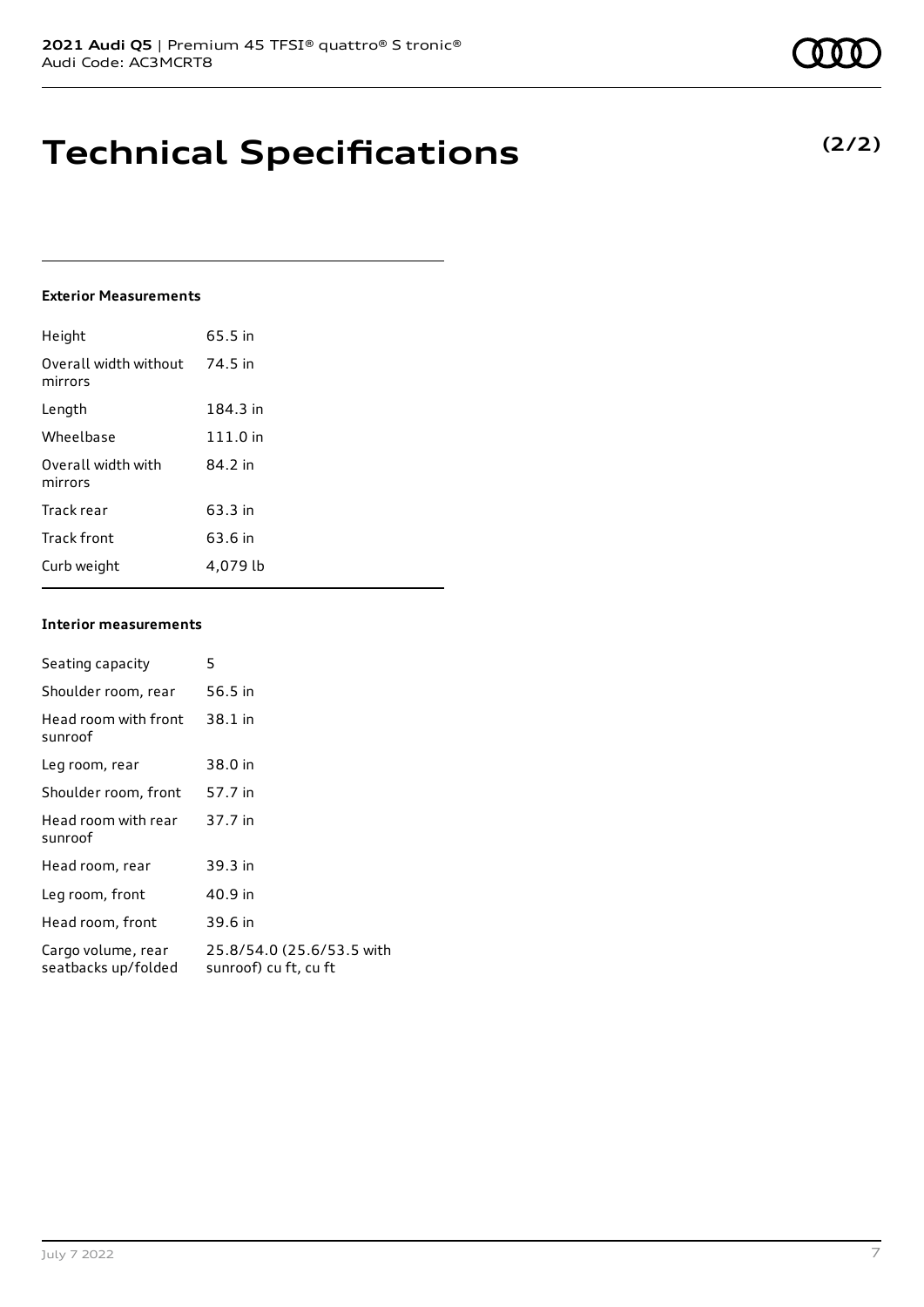### **Consumption- and emission**

#### **Consumption by NEDC**

| urban       | $23$ mpg |
|-------------|----------|
| extra-urban | 28 mpg   |
| combined    | $25$ mpg |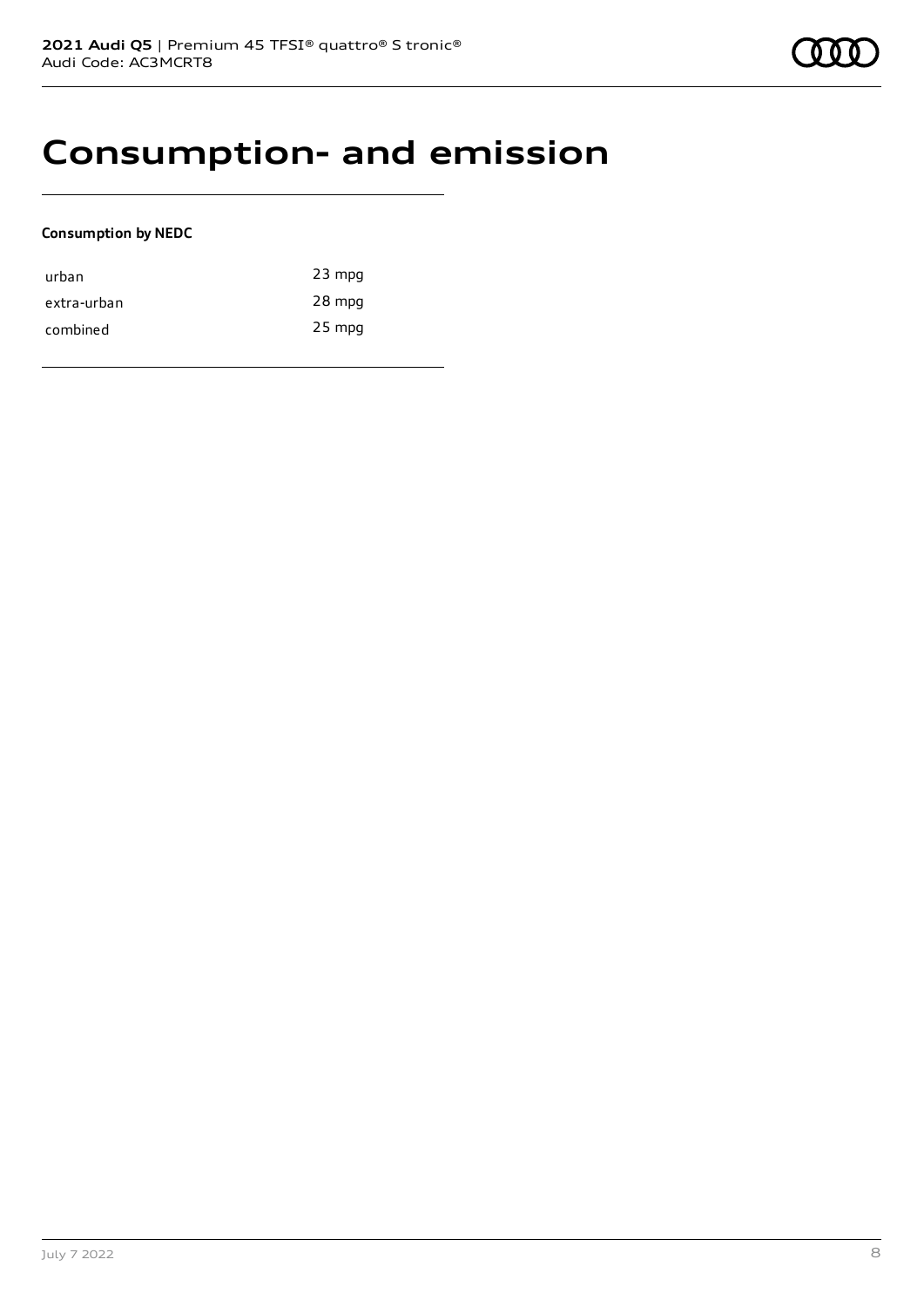

### **Contact**

Dealer **Audi Calabasas**

24650 Calabasas Rd. 91302 Calabasas CA

Phone: 8188771900 FAX: 8059887961

www: [https://www.audicalabasas.com](https://www.audicalabasas.com/)